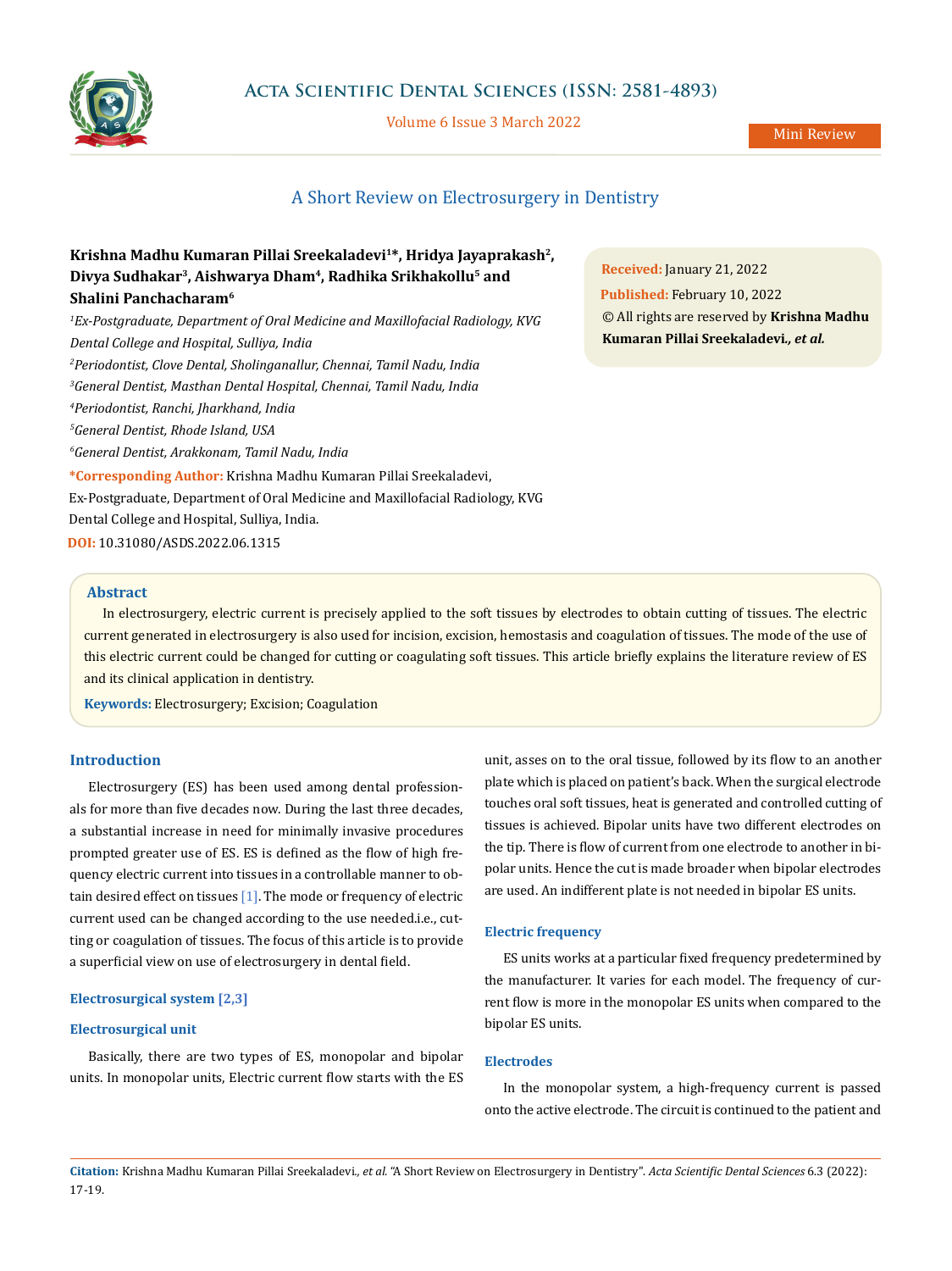the dispersive electrode. The flow of current passing through the active electrode is much smaller when compared to the dispersive electrode. Patient is also included in monopolar ES units.

In bipolar systems, the size and shape of the active electrode is equal to the dispersive electrode. Both the electrodes are attached to the same handpiece or probe.

### **Indications [4]**

- Clinical crown lengthening
- Gingivectomies and gingivoplasties
- • Removal of operculum
- **Frenectomies**
- I & D of abscesses
- • Hemostasis
- **Biopsy**
- • Periodontal pocket treatment

#### **Contraindications**

- Patients with pacemaker
- In areas close to the bone.

### **Guidelines to use Electrosurgical unit [5]**

- Higher frequency current is used for incision.
- Smallest possible electrode should be used always.
- Minimum rate of incision is 7 mm/s.
- Cooling period of 8 seconds should be given between two successive incisions.
- Should not contact cementum or where tissue attachment is desired.
- Minimal recession should be anticipated when used along the gingival crevice.
- • Excessive contact on alveolar bone would result in irreversible changes leading to loss of periodontal support.
- • Contact time with metallic restoration is 0.4 seconds to prevent pulpal damage.

#### **Post-operative instructions [5]**

Smoking, alcohol, high spice level food should be avoided following surgery.

- • Avoid forceful brushing in and around surgical site for few days post-surgery.
- • Analgesics can be used to provide relief from post operative discomfort.
- Application of ice packs to the surgical site helps in reduction of inflammation.
- Doctor should be informed if anything goes uneventful.

### **Literature on Electrosurgery in Dentistry**

- Series of cases has been documented on the use of ES in frenectomy techniques such as Miller's technique, V-Y plasty and Z plasty  $[6]$ .
- Verco has published a case report on use of electrosurgery for the management of tongue tie in a 8 years old child [7].
- Kurtzman has documented a case report on usage of bipolar ES unit for gingivoplasty in passive eruption  $[8]$ .
- Series of cases has been reported by Kusum on the use of monopolar ES unit in gingivectomy and gingivoplasty around fractured tooth, carious lesion [9].
- Vital pulp treatment with bipolar ES unit electrocoagulation after exposure of pulp intentionally [10].
- Pope., *et al.* found that healing after electrosurgery persisted for a long time than with traditional methods  $[11]$ .

#### **Highlights [12]**

- Bloodless field provides clear view.
- • Tissue separation is neat and clean.
- • Pressure less and precise.
- • Possible soft tissue planning.
- • Post-operative discomfort is minimal.
- Scarring is minimal.
- Can be used in poorly accessible sites.
- Reduced chair time.

## **Drawbacks [12]**

- Cannot be used near inflammable gases.
- • Tissue burning odor is unacceptable by some patients.
- Cost expensive.

18